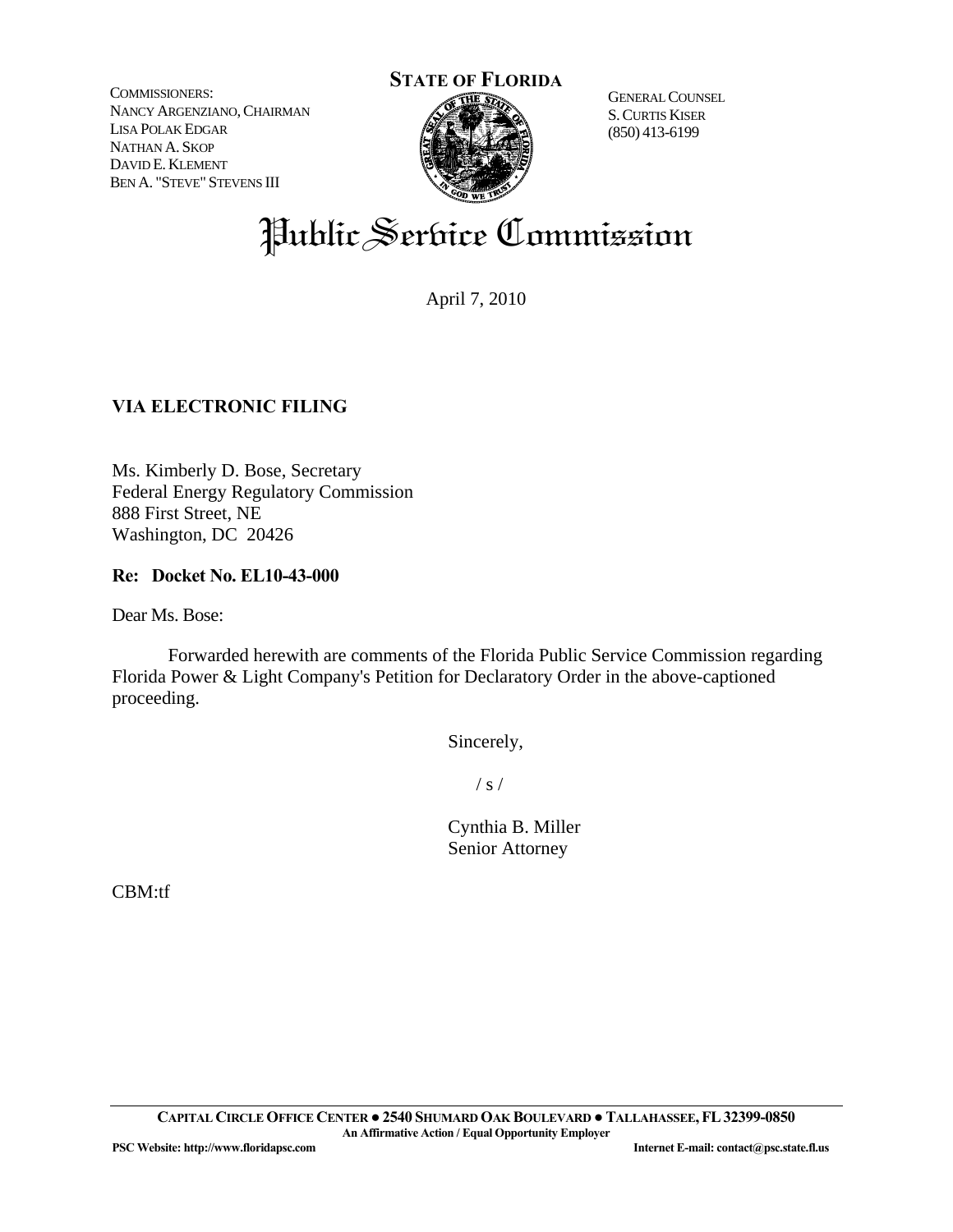#### **UNITED STATES OF AMERICA BEFORE THE FEDERAL ENERGY REGULATORY COMMISSION**

Florida Power & Light Company (and Company 1996) Docket No. EL10-43-000

#### **COMMENTS OF THE FLORIDA PUBLIC SERVICE COMMISSION IN SUPPORT OF FLORIDA POWER & LIGHT COMPANY'S PETITION FOR DECLARATORY ORDER**

Pursuant to Rule 385.214 of the Federal Energy Regulatory Commission (Commission) rules, the Florida Public Service Commission (FPSC) filed a timely Notice of Intervention on March 19, 2010, in this proceeding. The FPSC hereby submits these comments requesting that the Commission clarify the scope of its jurisdiction over interconnection agreements between a public utility and a qualifying facility (QF) under the provisions of the Public Utility Regulatory Policy Act of 1978 (PURPA). In particular, the FPSC seeks clarification of the 2007 Niagara Mohawk Power Corp.  $d/b/a/$  National Grid<sup>1</sup> case. Thus, these comments are filed in support of the Florida Power & Light petition regarding this policy issue.

Specifically, the FPSC takes exception to a finding in Niagara whereby the Commission stated "where a QF may sell any of its output to a third-party," the Commission has jurisdiction over the interconnection agreement (emphasis added).<sup>2</sup> This statement implies that, regardless of whether actual sales to another utility occur, the very potential for making such sales would result in Commission regulation of the interconnection. If this interpretation remains in effect, it may render the FPSC's current rules governing interconnection between the utility and QF moot, which would have a negative effect on the FPSC's efforts to encourage the development of renewable energy resources in Florida.

<sup>&</sup>lt;sup>1</sup> 121 FERC ¶ 61,183 (2007)<br><sup>2</sup> 121 FERC ¶ 61,183 at page 13.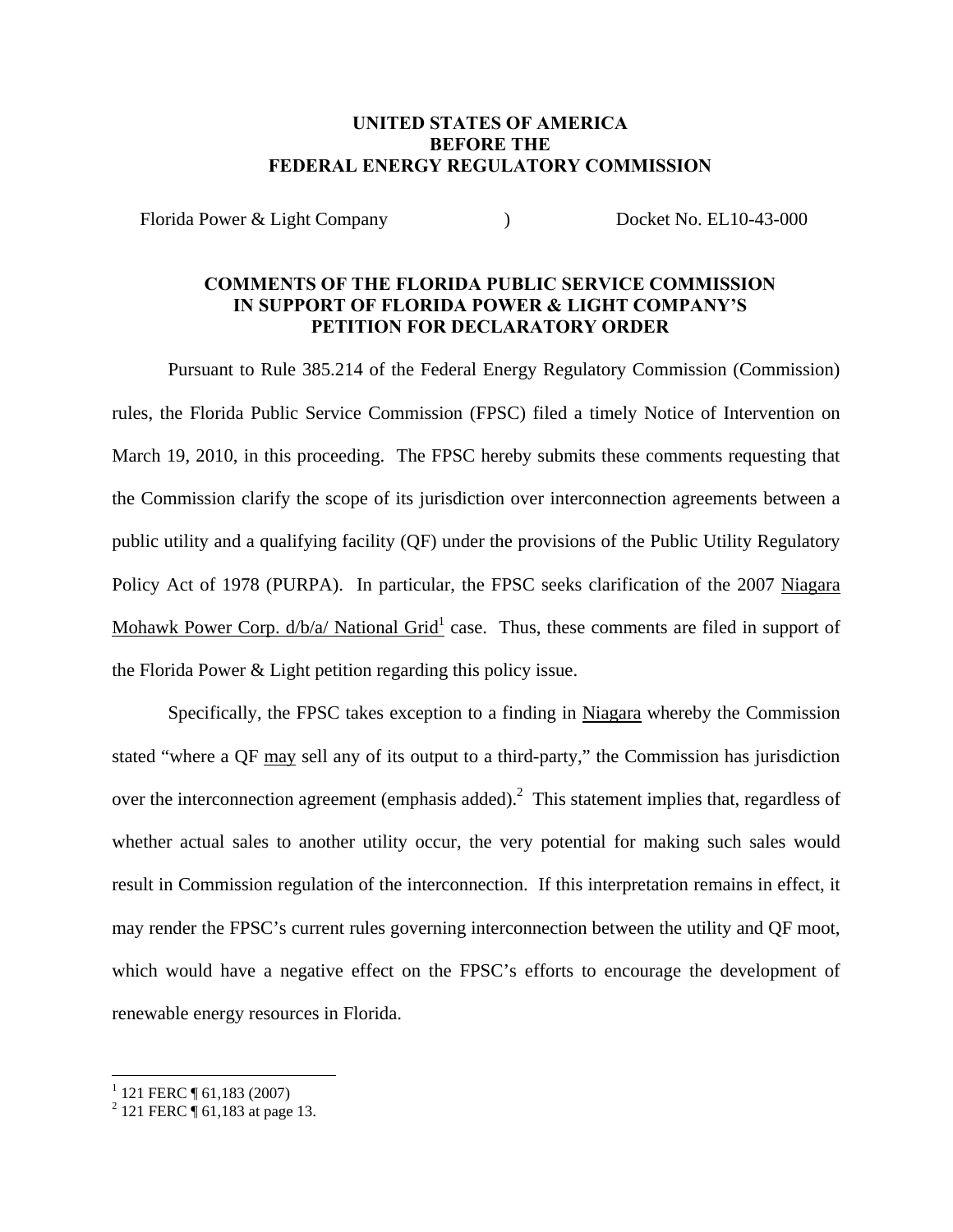Congress enacted PURPA to encourage conservation of energy and the efficient use of energy resources by promoting the development of cogeneration and small power producers in the private sector. To accomplish this, PURPA established three basic tenants requiring electric utilities to (1) interconnect with; (2) purchase from; and (3) make sales to qualifying cogenerators and small power producers (QFs). The capacity and energy purchased from QFs then became part of the electric utility's overall supply needed to serve retail electric customer demand. To facilitate the implementation of this new national energy policy, Congress empowered states with regulatory agencies, such as the FPSC, to regulate the purchase power contracts between state regulated public utilities and QFs, including interconnection.

Since its inception, Florida has embraced the provisions of PURPA. The Florida Legislature has adopted statutes requiring the FPSC to adopt rules that enhance the provisions of PURPA to encourage the development of cogeneration and renewable small power production in Florida. In 1981, the Florida Legislature enacted §366.05(9), Florida Statutes, (F.S.) authorizing the FPSC to establish guidelines for the purchase and sale of capacity and energy from any cogenerator or small power producer. In 1989, the statutes were broadened with the enactment of §366.051, F.S., which declares that: "electricity produced by cogeneration and small power production is of benefit to the public when included as part of the total energy supply of the entire grid of the state or consumed by a cogenerator or small power producer." The statute goes on to state that "the electric utility in whose service area a cogenerator or small power producer is located shall purchase, in accordance, with applicable law, all electricity offered for sale by such cogenerator or small power producer; or the cogenerator or small power producer may sell such electricity to any other electric utility in the state." (emphasis added) The statute requires that utility payments to QFs for the purchase of capacity and energy shall be at a rate equal to the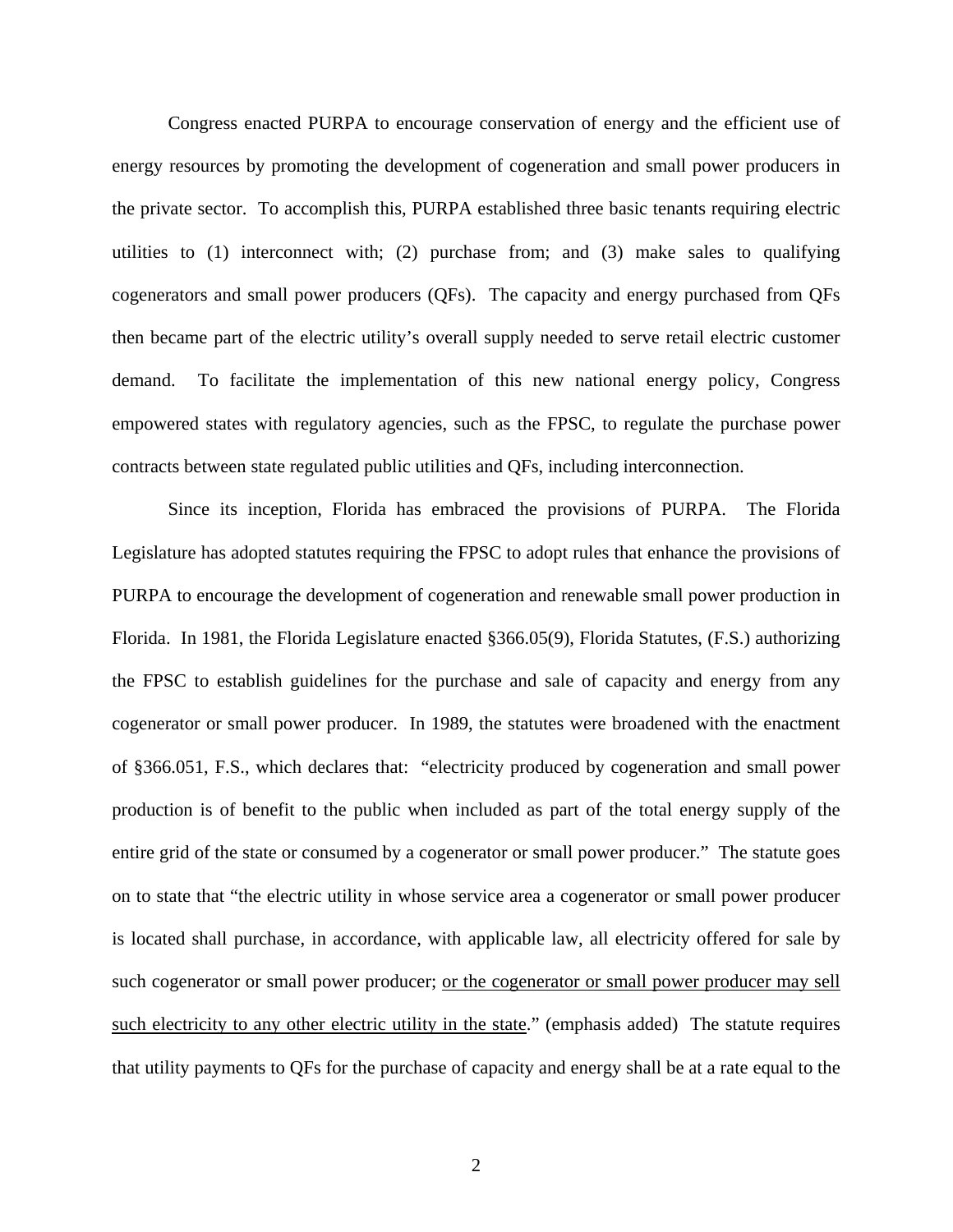purchasing utility's full avoided cost. In essence, this long-standing act of the Florida Legislature extended the PURPA "obligation to purchase" to all public utilities in the state regardless of the location of the cogenerator or small power producer with payments equal to the purchasing utility's avoided cost.

In implementing the Florida Statutes, the FPSC has been careful to harmonize the requirements of both federal and state law. Pursuant to Rule 25-17.087, Florida Administrative Code (F.A.C.), each utility is required to interconnect with any QF within its service area. The interconnection standards established by this rule are consistent with FERC requirements. As mentioned above, once interconnected, the QF may elect to make sales either to its native utility or to a third party utility. Where sales to a third party utility are requested, Rule 25-17.0889, F.A.C., requires each electric utility in Florida to provide transmission service to wheel asavailable energy or firm energy and capacity from the QF to the purchasing utility. The rates, terms, and conditions for such transmission services are those approved by the FERC.

In addition to the above, the Florida Legislature has enacted and the FPSC has implemented through rulemaking, numerous other provisions to encourage the development of renewable energy generating resources within Florida. In 2006, the Florida Legislature enacted §366.91, F.S., which requires investor-owned utilities to continuously offer purchase contracts (standard offer contracts) to producers of renewable energy. Pending legislation, first initiated in 2008 and continuing in the 2010 Legislative Session, may establish additional requirements for Florida's electric utilities to include a certain percentage of renewable energy as part of their overall energy supply.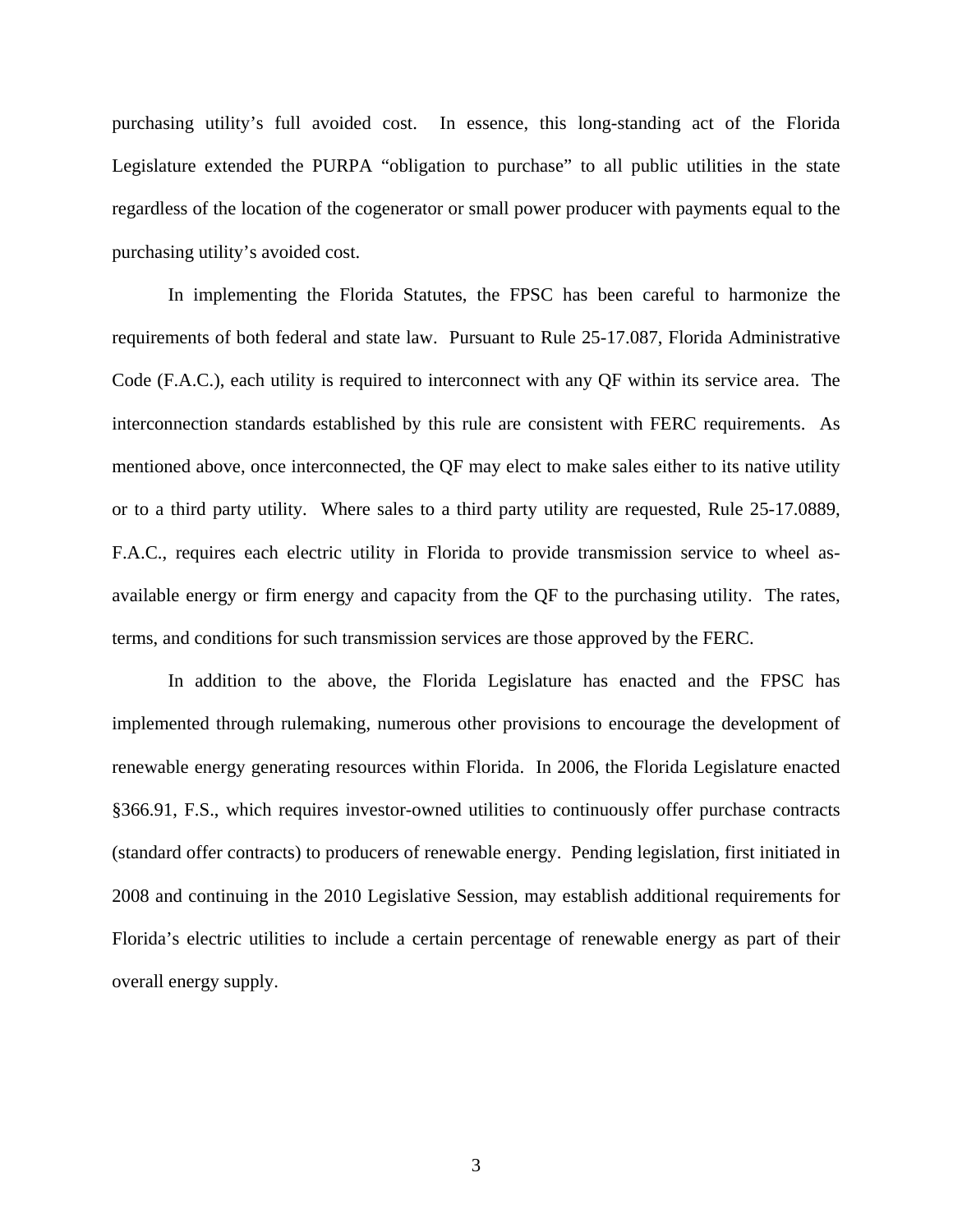In Niagara, the Commission stated that "where a QF may sell any of its output to a thirdparty," the Commission has jurisdiction over the interconnection agreement.<sup>3</sup> (emphasis added) This statement implies that, regardless of whether actual sales to a third-party occur, the very potential for making such sales would result in the Commission regulation of the interconnection. Since Florida has opened the statewide grid to non-utility renewable energy suppliers, it follows that each qualified cogenerator and small power producer has the potential to make sales to an electric utility other than the native utility to which it must interconnect. If this interpretation stands, it may render the FPSC's current rules governing interconnection moot. Qualifying facilities would be forced to seek and adjudicate interconnection agreements from the Commission; while the rates, terms, and conditions of purchased power contracts would remain under state purview. Such bifurcation would do little to facilitate the FPSC's and the Commission's efforts to encourage the development of renewable energy resources in Florida.

Further, the FPSC believes that the Commission may have violated the Federal Administrative Procedure Act (APA) when it changed policies, previously adopted by rulemaking, in the Niagara case. "Rule" is defined in the APA as the whole or a part of an agency statement of general or particular applicability and future effect designed to implement, interpret, or prescribe law or policy.<sup>4</sup> A "rulemaking" is an agency process for formulating, amending, or repealing a rule.<sup>5</sup> The section on rulemaking in the APA requires that the agency provide a notice of proposed rulemaking and that interested persons be given an opportunity to participate in the rulemaking through submission of written data, views or arguments. <sup>6</sup> This ensures due process. These generic notice and comment requirements were not followed in the

 3 121 FERC ¶ 61,183 at page 13. 4 5 U.S.C. Sec. 551 (4)

 $5$  J U.S.C. Sec. 551 (5)

<sup>6</sup> 5 U.S.C. Sec. 553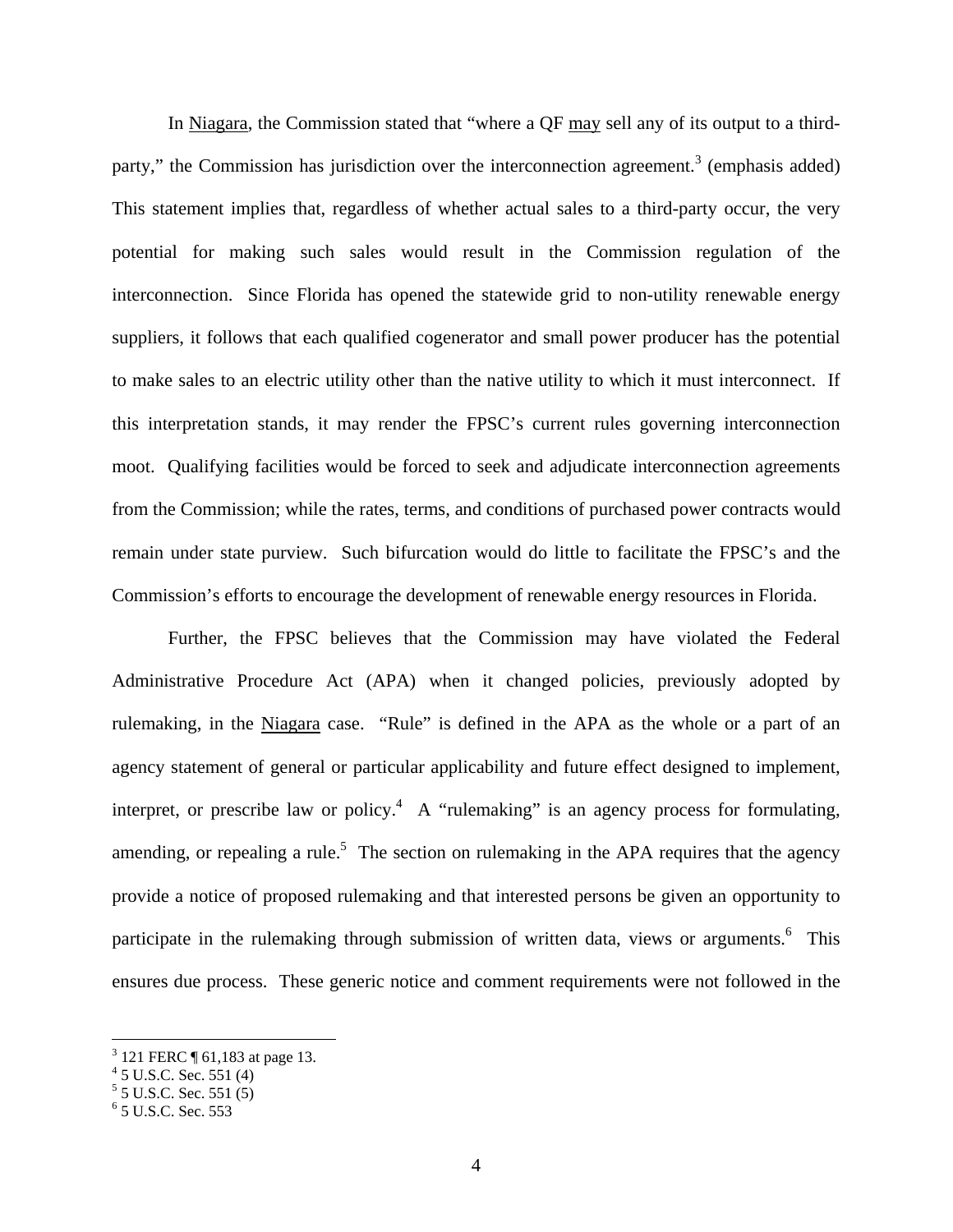Niagara case. Interested persons could not discern that such a policy shift was occurring in that utility-specific case.

#### Conclusion

For the foregoing reasons, the FPSC respectfully requests that the Commission clarify the language in the Niagara case to no longer imply that jurisdiction shifts to the Commission when a QF "may" sell to the non-host utility in the future. In the alternative, the FPSC requests that the Commission open a full "notice and comment" rulemaking so that interested persons, such as state commissions, are able to participate in the proceeding.

Respectfully submitted,

 $\frac{1}{s}$  /

 Cymthia B. Miller Office of the General Counsel

 FLORIDA PUBLIC SERVICE COMMISSION 2540 Shumard Oak Boulevard Tallahassee, Florida 32399-0850 (850) 413-6199 cmiller@psc.state.fl.us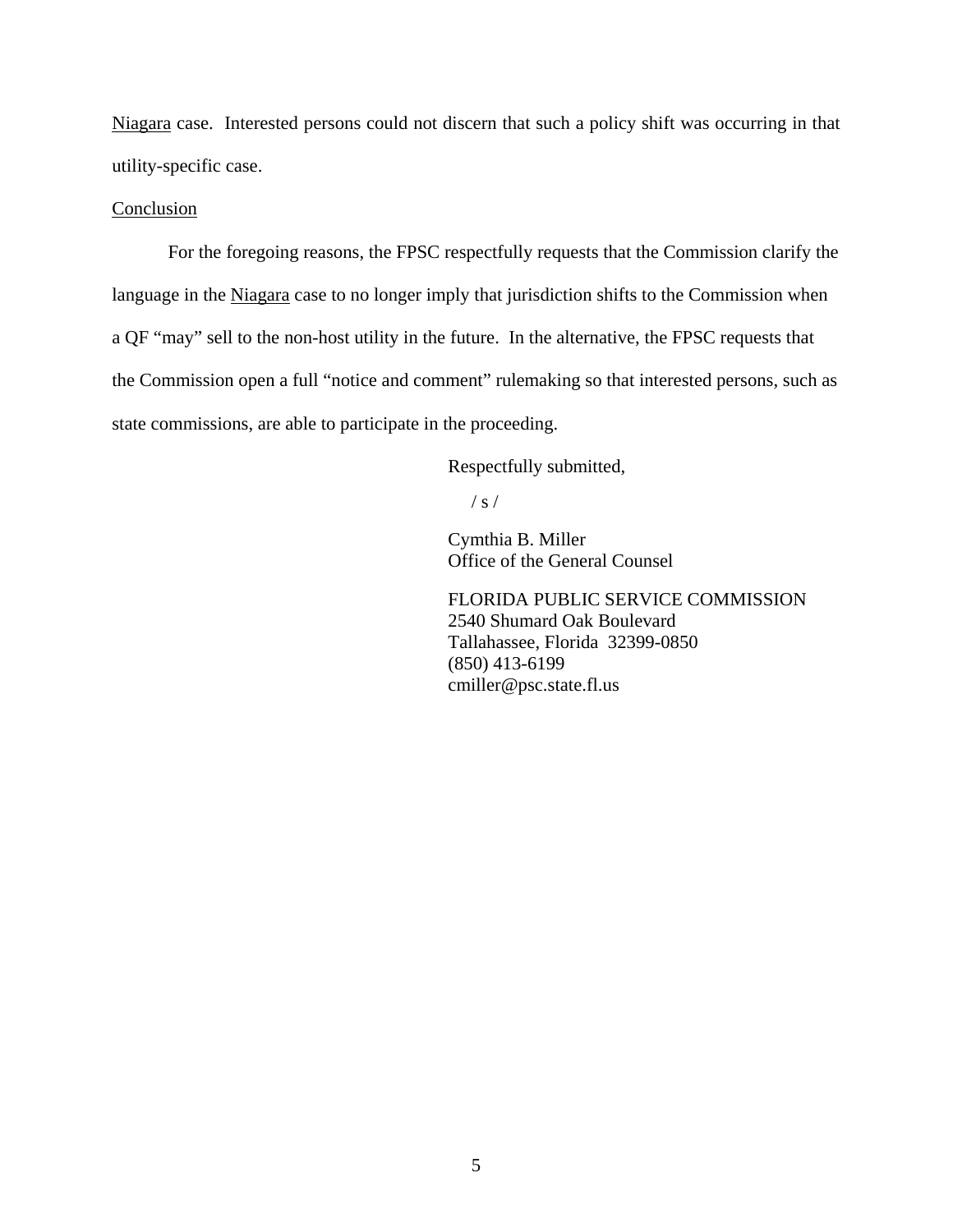#### **Certificate of Service**

I hereby certify that I have this day served the foregoing document upon each person

designated on the official service list compiled by the Secretary in this proceeding.

Dated at Tallahassee, FL this  $7<sup>th</sup>$  day of April, 2010.

/ s /

Cynthia B. Miller Florida Public Service Commission 2540 Shumard Oak Blvd. Tallahassee, FL 32399-0850

Gunner Birgisson Senior Attorney Florida power & Light Company 801 Pennsylvania Ave., N.W., Ste. 220 Washington, DC 20004 Gunnar.birgisson@fpl.com

David Connelly Senior Counsel Dominion Resources Services, Inc. 400 N Capitol Street, NW, Ste 875 Washington, DC 20001 David.M.Connelly@dom.com

Harold Payne Manager – Regulatory Pricing Virginia Electric & Power Company P.O. Box 26666 Richmond, VA 23261-6666 Harold.Payne@dom.com

Kevin McNamee Balch & Bingham LLP 1710 Sixth Avenue North Birmingham, AL 34203 kmcnamee@balch.com

Kenneth L. Fugett, Regulatory Advisor Virginia Electric and Power Company,dba Dominion Virginia Power/North Carolina Power P.O. Box 26666 Richmond, VA 23261-6666 Ken.Fugett@dom.com

Jodi Moskowitz Gen. Reg. Counsel PSEG Services Corporation 80 Park Plz #T5G Newark, NJ 07102 Jodi.Moskowitz@PSEG.com

Tamara L. Linde, Esq Vice President – Regulatory PSEG Companies 80 Park Plaza T5G Newark, NJ 07102 Tamara.Linde@PSEG.com

Robert Neustifter, Principal Attorney Consumers Energy Company One Energy Plaza, EP11-238 Jackson, MI 49201 rmneustifter@cmsenergy.co